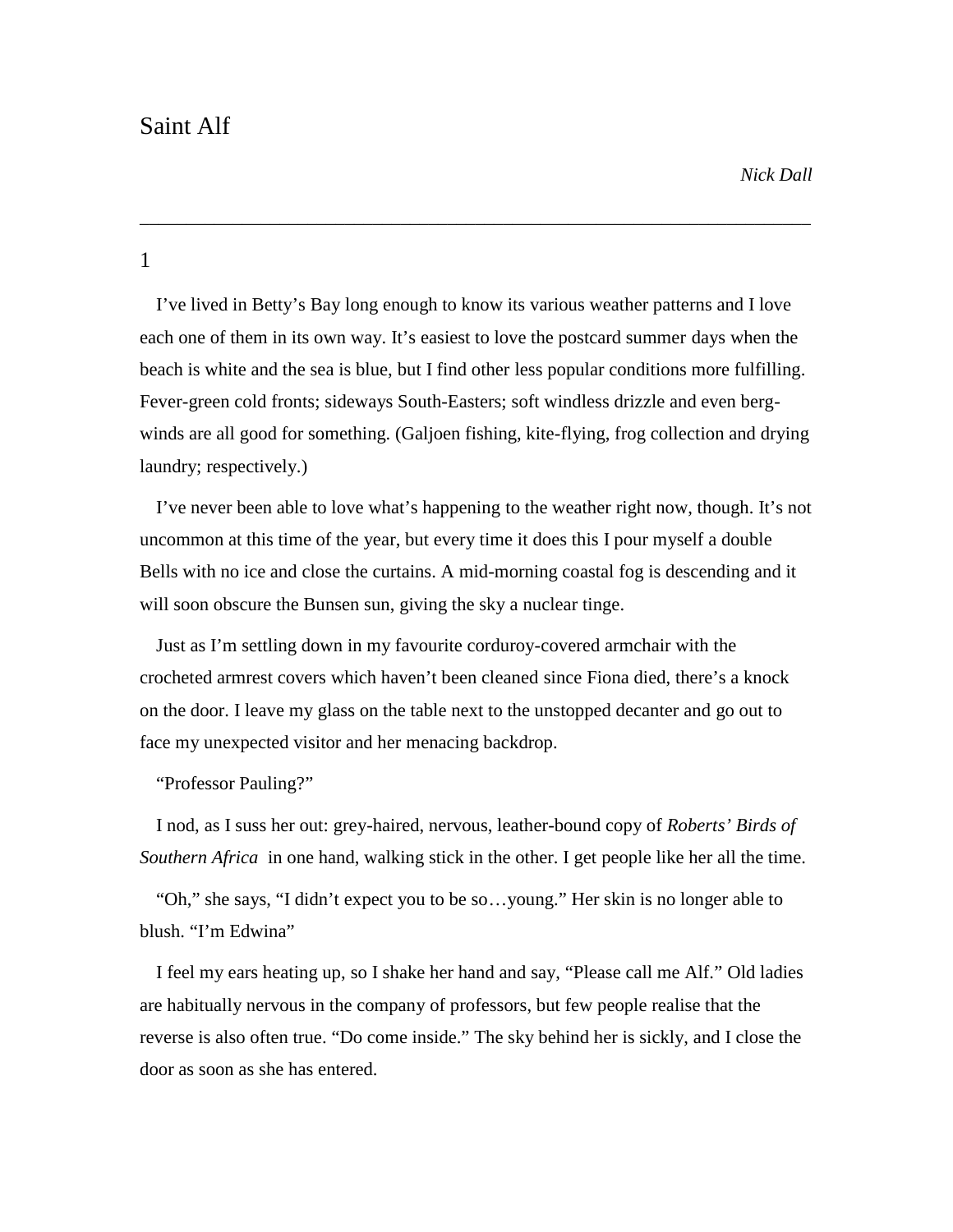I lead her to the sitting room and manage to persuade her to have a drink. She takes her whisky with lots of tap water, but even this weak dilution should calm her somewhat. "I visited the penguin colony this morning." She sips at her drink. "And being a member of the Glenashton Amateur Historians Society I wanted to find out more about it."

Who's to blame for this, I think to myself, why doesn't she read the bloody pamphlet?

"The lady at my B&B told me you are *the* authority on the matter."

Most people in Betty's Bay think I am *the* authority on all things historical or environmental. I guess I grew a beard and started smoking a pipe just to humour them. "I'm a physicist, not an environmental historian."

"I think everyone here is rather proud of you. They think you know everything."

The truth of Edwina's statement obliges me to answer her. "When the first Dutch settlers arrived in the Cape, the Jackass penguins, or African penguins as we have to call them now, wisely fled the mainland and took refuge on the nearby islands. Stony Point was the first place that they returned to in the eighties…" When she starts taking notes in a small floral journal, I recoil and fob her off. "Everything there is to know about the penguins is in a pamphlet. You can get it at your B&B."

"Will this pamphlet be adequate?"

"I wrote it," I say, forgetting to mention that I did so ten years ago, which means that it has no mention of the leopard attack or the boardwalk.

"In that case I'm sure it will be wonderful."

I fillip my glass with my index finger and look at my watch every few seconds. Edwina sips at her whisky, apparently unaware of my indelicate hints. After what must be at least a minute, she speaks. "What can you tell me about the shipwreck?"

This one's going to be a tough nut to crack, I realise, as I formulate the briefest possible explanation of the *Una's* presence. "At the turn of the century a Norwegian whaling company established a branch at Stony Point."

Just as I am getting into it, Edwina interrupts me. "Is that what those ruins are?"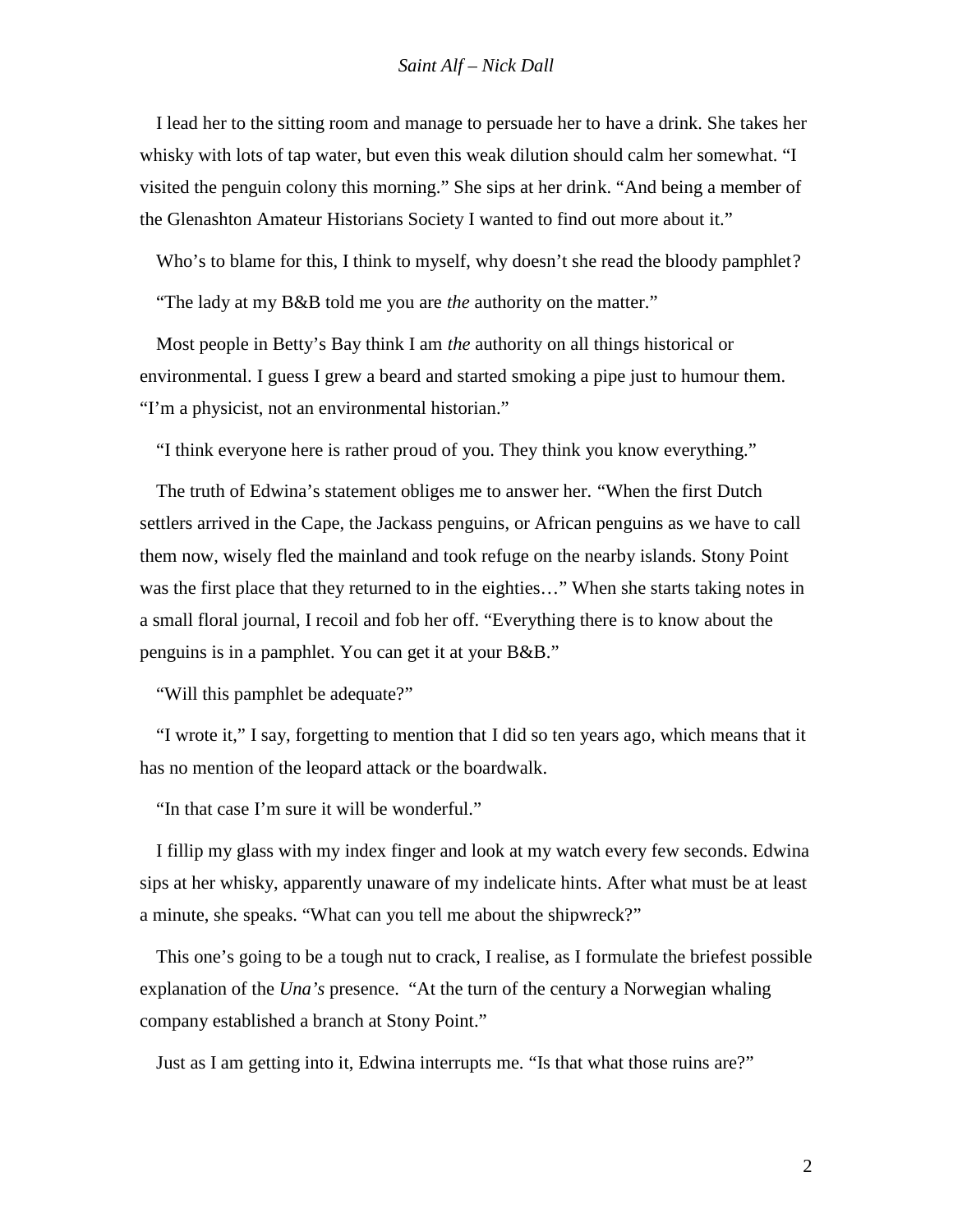"Yes." I resign myself to a long question and answer session. "They're the foundations from the corrugated iron sheds, and the smaller structures are the tubs in which they boiled the blubber."

Edwina finishes her drink. I do not offer her another one. "You were telling me about the ship…"

"Of course," I mutter, "The ship's called the *Una*. They deliberately scuppered it to protect the slipway from swells. Now it's a great spot to dive."

"That's not very exciting."

"Those Norwegians weren't a very exciting bunch." I conveniently gloss over the fact that they had travelled thousands of miles from home, most of the women only thirteen or fourteen years old, to engage in mortal combat with some of the largest creatures the ocean has to offer and, fortunately, Edwina lets my comment slip.

"Good riddance to them," she says, "It's great to have the whales back."

Edwina has inadvertently hit upon the solitary glimmer of hope which pervades my as yet unfinished book, *A History of Environmental Exploitation in the Area of Cape Hangklip*. I do not inform her of this, but instead remain taciturn.

I'm not normally this antisocial, in fact there are times when I could almost describe myself as a 'people person,' although not in as many words, of course. It must be the memory of the jaundiced sky outside which has made me so uneasy and impatient. And, in the same breath, it is the realisation that by now the sun should have burnt the fog off which prompts me to break the silence. "I'm terribly sorry Edwina," I say with very little sign of resignation, "But I have to go and fetch my daughter from school now."

"You have a daughter?"

I don't even bother to nod.

"That's marvellous," she continues, unperturbed by my obvious lack of enthusiasm. "What's she doing finishing school now?" She looks at her watch. "It's midday."

I have seen the finish line and am having none of her delaying tactics. "Exams," I lie, "Mock-matric."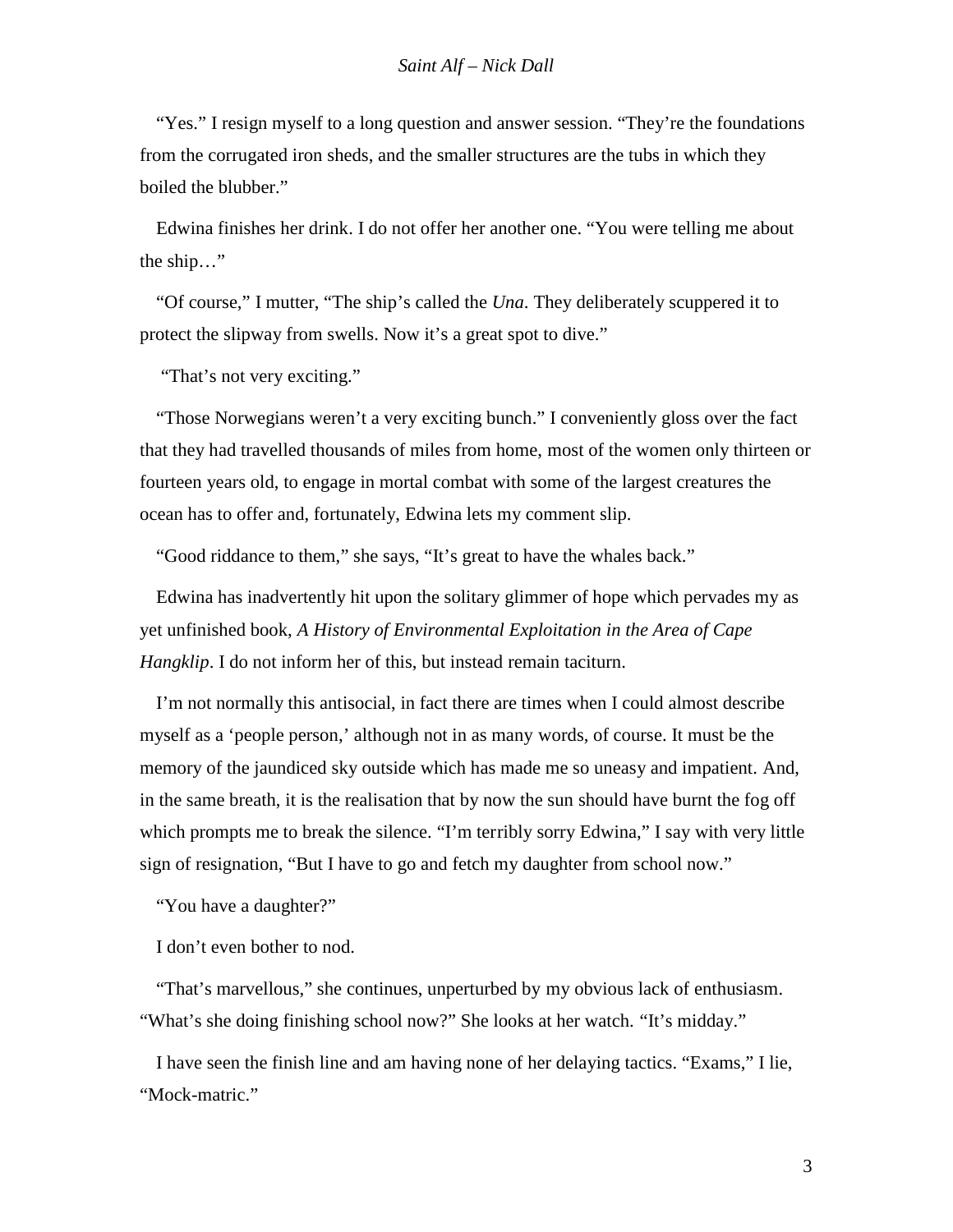"Of course," she twitters, "Wish her all of the best."

I open the door to discover that I was right: the fog has all but disappeared, and the landscape washed clean as if with a giant flannel. Edwina declines my offer of a lift to her B&B, explaining that it's just around the corner, and she needs the exercise besides. As I drive away I see the last tendrils of the fog hovering above the beach like forgotten splodges of shaving cream.

I think back to my meeting with Edwina.

Whenever something goes wrong I obsess over apportioning blame. I try to be as objective as possible. I am a scientist. My mind is rational. I examine the facts, find the guilty party, and treat him or her with the scorn he or she deserves. I pass the rubbish dump and its resident troop of baboons and drive through the cutting towards Pringle Bay. I go over the events of the last hour in the courtroom of my mind and all of the evidence points towards me. I pass judgement on the spot. I turn off Clarence Drive, and take the old service road to the Buffelsjag Dam. I used to work at the end of this road.

Once I've been cleared at the security gate I head straight for the dam. I wade out to the weed-beds and locate an individual plant which is separate from the clump. I submerge myself in the brackish water, just managing to keep my hair dry, find the weed's root and tear it from the muddy bottom. I deposit the mamba-green strands in a collection bag and fill it with water. Although I have already taken numerous and various samples from the dam: water (shallow, intermediate and deep); soil (shore, intertidal and lakebed); fauna (larvae, nymphs, frogs, crabs) and, of course, flora, the technician from the laboratory at Stellenbosch University contacted me earlier in the week to say that the tests on the weeds had failed unequivocally. They berated me for having given them only a partial sample, explaining maliciously that without its roots a plant will die. I should have remembered this from first year botany, and it's common sense to boot. I knew, once again, that I was solely to blame. This morning's jaunt has brought back all of the memories of my conversation with the lab technician and it is with embarrassment – even though no one is watching – that I tie the bag closed, place it carefully on the floor in front of the passenger seat, and drive back towards Kleinmond to fetch Cathy.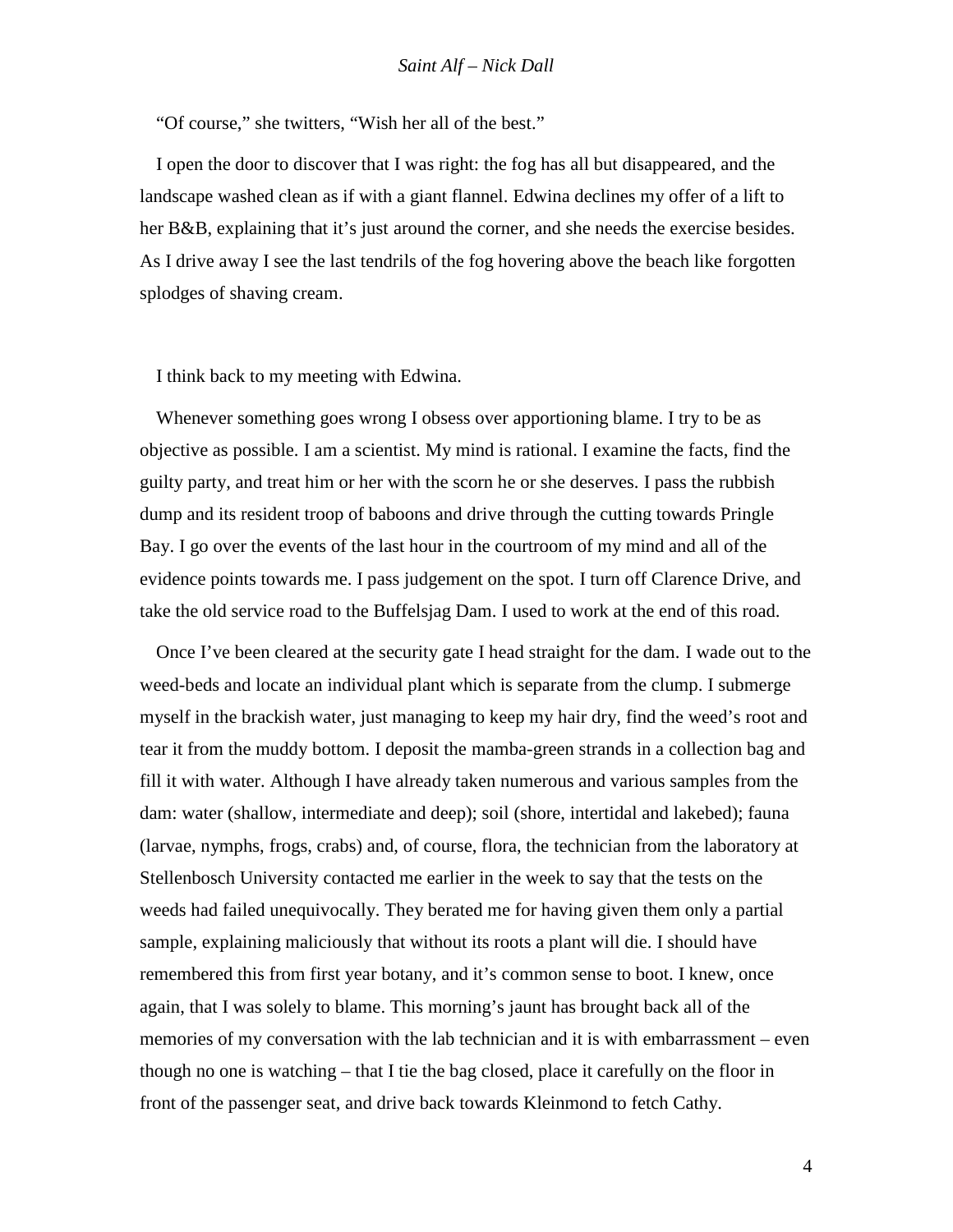As I descend the hill which leads to the Palmiet River bridge a watery slap forces me to confront reality. The collection bag has fallen over. Fortunately the plastic is thick enough for it not to have broken. It serves as a reminder. I stop the car at the parking lot to the Fairy Glen picnic site and place the collection bag in one of the special compartments in the boot of my car. The chapter involving the Buffelsjag Dam is the only one which I have not discussed with Cathy, and the weed sample would only elicit questions from her.

Cathy is taller than the boys she is talking to outside the school gate, and the maroon blazer she wears drowns what little colour there is from her face.

"How was school?" I ask dutifully.

"Fine," is her stock response.

"It's meant to rain tomorrow," I say, "Shall we go collecting?"

"Frogs?"

"*Microbatrachella capensis*."

"I know," she says, mocking my professorial tone, "The Cape Micro Frog: attains 1.8cm in length, endemic to the Western Cape, found in only four locations…Kenilworth Racecourse, Betty's Bay– "

"So," bored of my own speech, I interrupt her, "Are you going to come?"

"There's rugby tomorrow."

I shrug my shoulders, knowing that she loathes the sport.

"I told André I'd help out at the pub."

"When's the game?"

"Five," she says, "Ten past."

"Perfect," I change down a gear to as we rise out of the Palmiet valley and the car lurches forward. "We can go after that."

"If it rains."

"If it rains," I agree.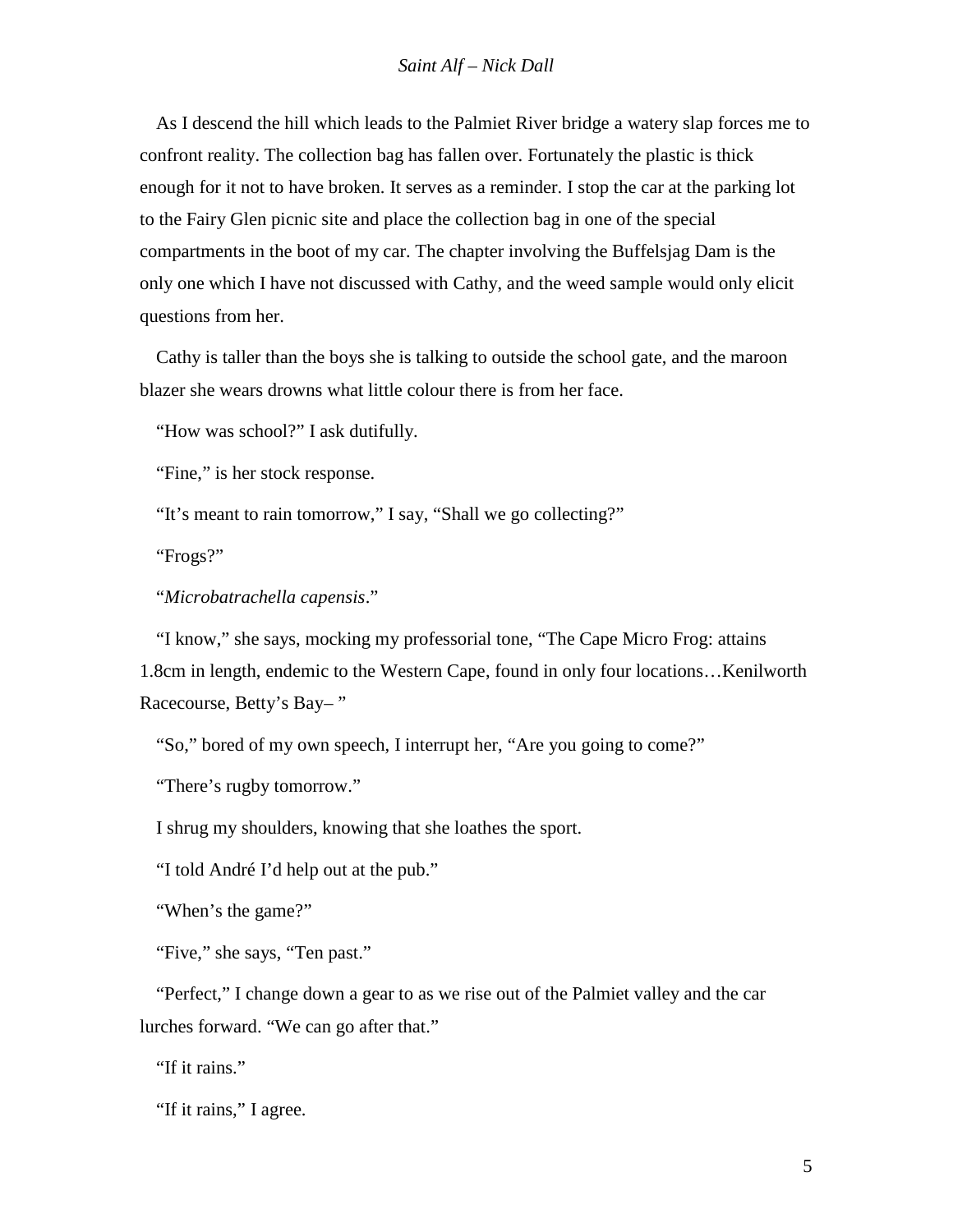We complete the rest of the trip in silence.

The northwester brings warmer currents to Betty's Bay. It channels through Disa Kloof where it gains momentum and bends trees. Even the seagulls cannot fly in this wind, and they huddle together on the flat guano-blotched rock directly off Stony Point. Just as I am putting the crumbed hake in the oven, I hear the door open. I turn and shout, "That was quick."

"We lost." Cathy puts her dripping raincoat over the back of a chair. "Everyone left pretty quickly."

"Supper'll be ready in about twenty minutes," I say, "Then we'll go to the *vleie*."

"I'm just going to have a shower."

I don't even try to convince her of the futility of this plan – we will be wading in mucky waist-deep water for the next few hours – but instead content myself with another Bells.

We put on two pairs of tracksuit pants each and three pairs of socks underneath our waders, and drive to the marshlands around Grootwitvlei. The rain is loud against the car's soft canvas roof. Thankfully there is a gap in the downpour as we reach the lakes, and we are able to take our time in selecting the necessary implements of collection from my custom-made compartmentalised boot. We each don a headlamp, and I wear a many pocketed waistcoat designed for photographers and fishermen, which is laden with bottles and scalpels; preservation solution; a notepad and a large supply of Bourneville chocolate. Cathy carries the collection net and we pick our way through the clumps of restios, in search of large puddles. After only a few minutes of walking I hear the low pitched scratching call of the micro-frog. I motion to Cathy to slow down, and we creep towards the excited males.

Our stealth is rewarded by their continued calling, and we try to single out an individual for capture. This is easier said than done, due to the frog's size and its dull, mottled markings which vary from green to grey to brown. Males call from floating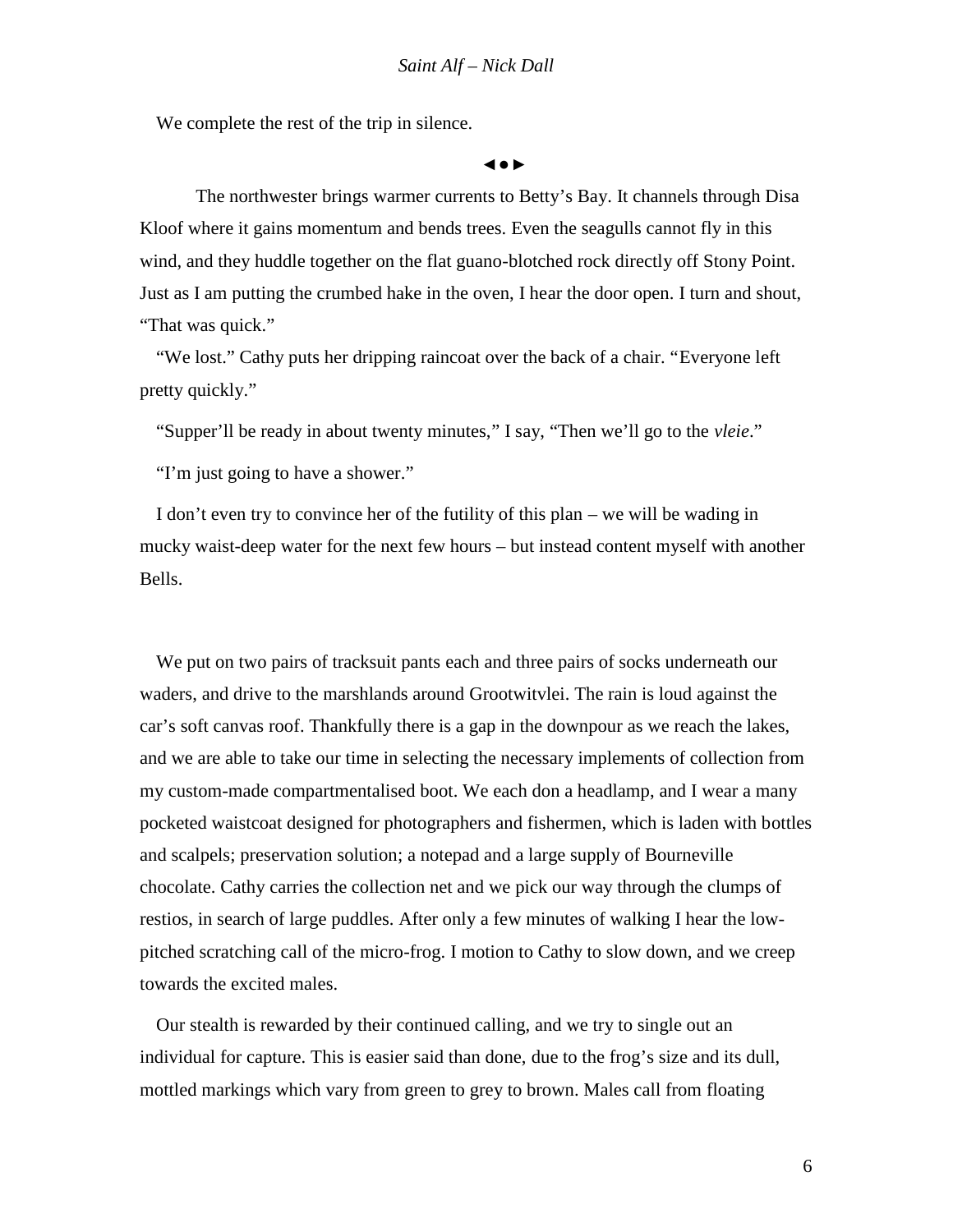vegetation, and they are very quick to swim away when disturbed. After a few close shaves and muffled expletives, I identify an unperturbed individual. I lunge at it with the net – *voila*, first time! I seal it in a bottle of water, to ensure it doesn't dry out. Once it has been stashed in one of my zip-up pockets I celebrate by sharing a bar of chocolate with Cathy. Soon, though, we are back to work: we will need at least three tissue samples to perform a reliable DNA analysis.

This time the hunt is resumed by Cathy, who has her sights set on a very vocal male that is perched on a clump of weeds. It calls from the apex of the floating island and I suggest that she coaxes the frog into a wide-mouthed jar with her free hand. She makes the double handed swoop with the dexterity of a gymnast and captures the frog without any hassle. She dips the jar into the lake and closes the lid before the frog has even thought of escaping.

After these swift successes we become complacent and abandon conniving stealthiness in favour of insouciant bravado. Our game suffers as a result, and when we eventually get home it is past midnight, and I can hear Cathy's teeth chattering in time with the shuddering of the roof tiles in the gale.

I climb the stairs onto the stoep and stumble and almost fall as I approach the front door. Cathy shrieks.

"Don't worry darling," I say as I pick myself up from the ground. "I'm fine."

"No!" She is still hysterical. "Look." She points at a dark shape on the stoep.

I turn on my headlamp and wait for my eyes to adjust to the sudden profusion of light. Neither of us says anything as we take in the gory details: a juvenile Jackass penguin lies on its back with a hunting knife protruding from its chest. The knife secures a piece of paper to the dead bird's back. I draw Cathy towards me, kiss her on the forehead and hold her in my arms.

She wriggles free of me and pulls the knife from the bird, passing me the bloodied scrap of paper. Without looking at it I open the front door, go to the living room and sit in my armchair. Cathy pours me a large whisky. I turn on the reading lamp, finish the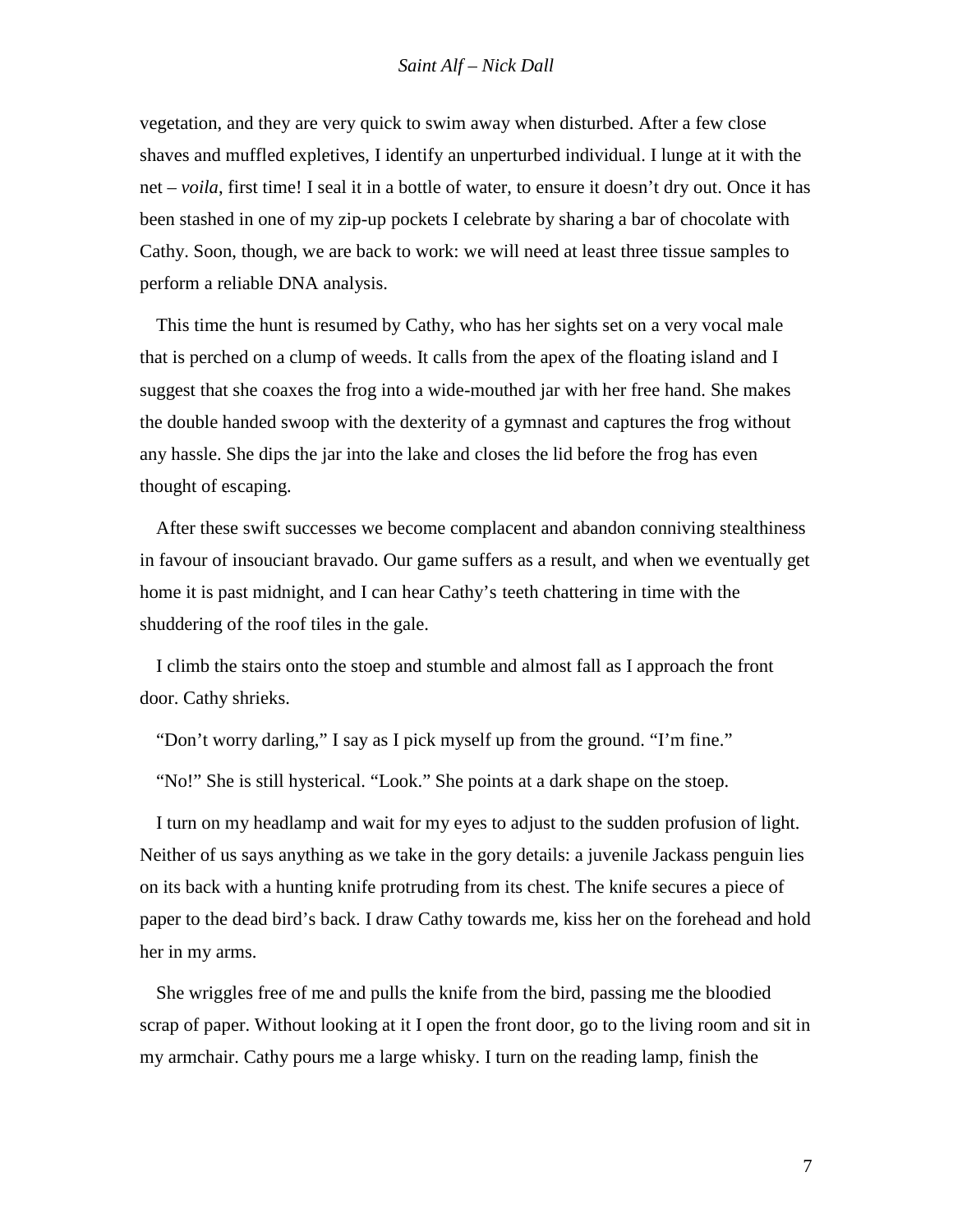whisky in one gulp and look at the paper. It's actually newspaper clipping from *The Cape Times,* a letter to the editor:

### **Saint Alf of Betty's Bay**

On a recent visit to Betty's Bay I visited the Stony Point Penguin Colony. Being an avid member of an amateur historical society, I was intrigued by the history of the colony and the adjacent, now defunct, whaling station. I asked around, and the owner of the bed and breakfast in which I was staying referred me to Professor Alf Pauling.

I paid Professor Pauling a visit and was enchanted by his welcoming manner. He proved to be such a fountain of knowledge – I could have stayed all day listening to his tales! Professor Pauling is revered by his community not only for his obvious intellectual prowess, but also for his tireless attempts to rid the Overstrand of the scourge of *perlemoen* (abalone) poachers. He has initiated a community based…

*Here the text is obscured by the penguin's blood, and only the final lines of the letter are legible:*

> …rumours that Professor Pauling is in the process of writing a book. Alf – if you are reading this  $- I$  can only urge you to keep writing…the world deserves to hear what you have to say!

EDWINA CURRY

GLENASHTON, DURBAN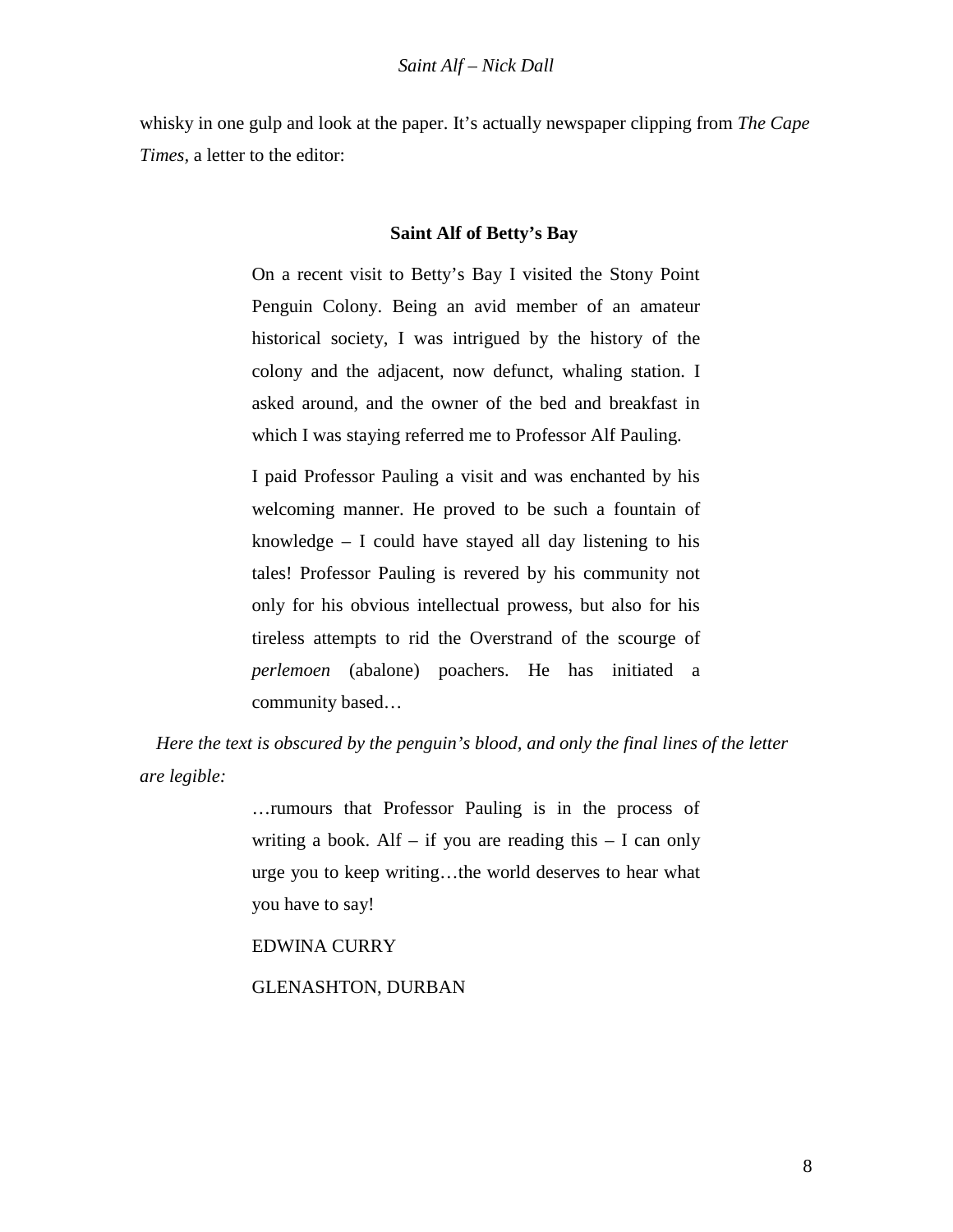When I have finished reading, I place the clipping on the table next to me and pour myself another whisky. I take a long sip before looking up to meet Cathy's stare. 'What did it say?' she asks me with her eyes.

"It's from a woman who came to visit me last week," I say, "You know, one of those mad old ducks who wants to know more about the history of Betty's Bay."

Cathy nods. "And?"

"Here." I pass her the soggy piece of paper, and watch as she reads it.

"Must be the poachers," Cathy says when she has finished reading. "Animals."

Cathy is right. Only the poachers can be responsible for what has happened. What does one penguin mean to people who make a living out of raping the sea? "I'm going to publish my book," I say.

"What?" Cathy blurts out, "But you said it was…private, something you owed to yourself."

"I've changed my mind." I pause, before correcting myself, "They've changed my mind."

"Who?" Cathy says stupidly.

"The effing poachers," I snap, "At least *I* had the decency to feel bad about what I did." Cathy is wrapped in a blanket and she stares at me, confused. I get up from my chair and pat her sodden head. "It's time you were going to bed," I bend down and whisper, "It's late."

*The following year A History of Environmental Exploitation in the Area of Cape Hangklip is published. Its launch coincides with the police's uncovering of one of the main poaching syndicates in the Overstrand. The book could not be described as a bestseller, but its sphere of influence extends beyond the confines of the Western Cape's ecologically minded community. There are chapters on the Jackass Penguin; the perlemoen poaching; the depletion of the Cape Micro Frog's environment; alien*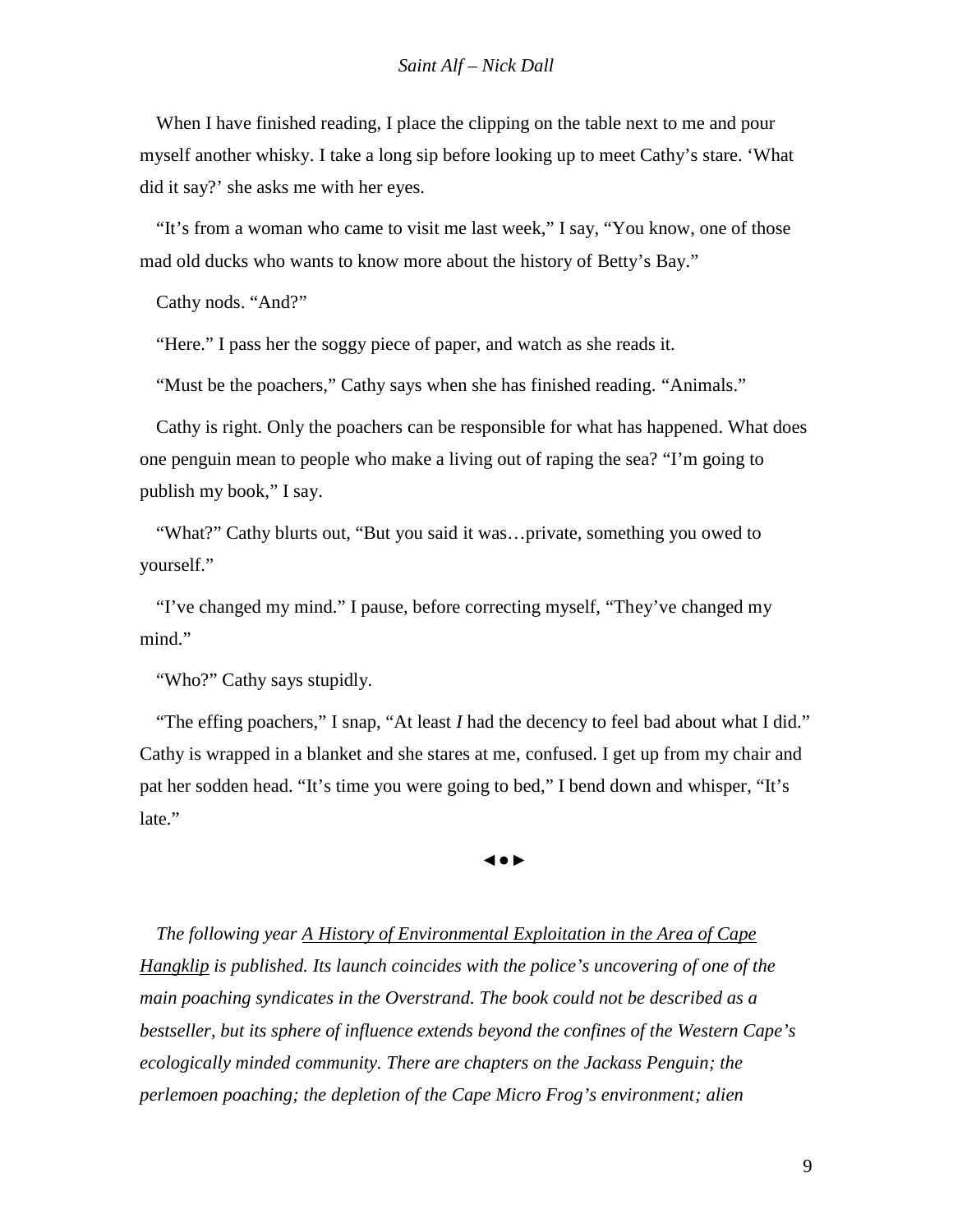*vegetation and its impact upon the Fynbos; and the dredging of Grootwitvlei, among other things.*

*The last chapter is a surprise to all who read it, even Cathy:*

### **The Somchem Plant**

I am not from Betty's Bay. I first came to the area in 1980, when I was employed by Armscor to direct the Somchem Nuclear Delivery Systems plant. In 1990 South Africa abandoned its nuclear programme, three years later South Africa became the first country to voluntarily dispose of its nuclear armoury.

It was common knowledge that the nuclear programme was divided into two sections: the nuclear reactors and warheads were developed at Pelindaba, while the delivery systems were designed and tested at Somchem. If you visited the Hangklip area in the 1980s you may well have heard the thunderous rumblings of missiles exploding against the Kogelberg.

The reactors may not have been developed at my plant, but that is not to say that they never came there: it was important to President Botha that South Africa should be able to launch a nuclear weapon instantly, should the need arise…and we had the launch stations.

Traditionally nuclear weapons are developed and housed in unpopulated areas of little ecological importance. Having read the other chapters in this book it will be clear that the Hangklip area does not fit this bill. I was – obviously – more aware than most of the site's unsuitability.